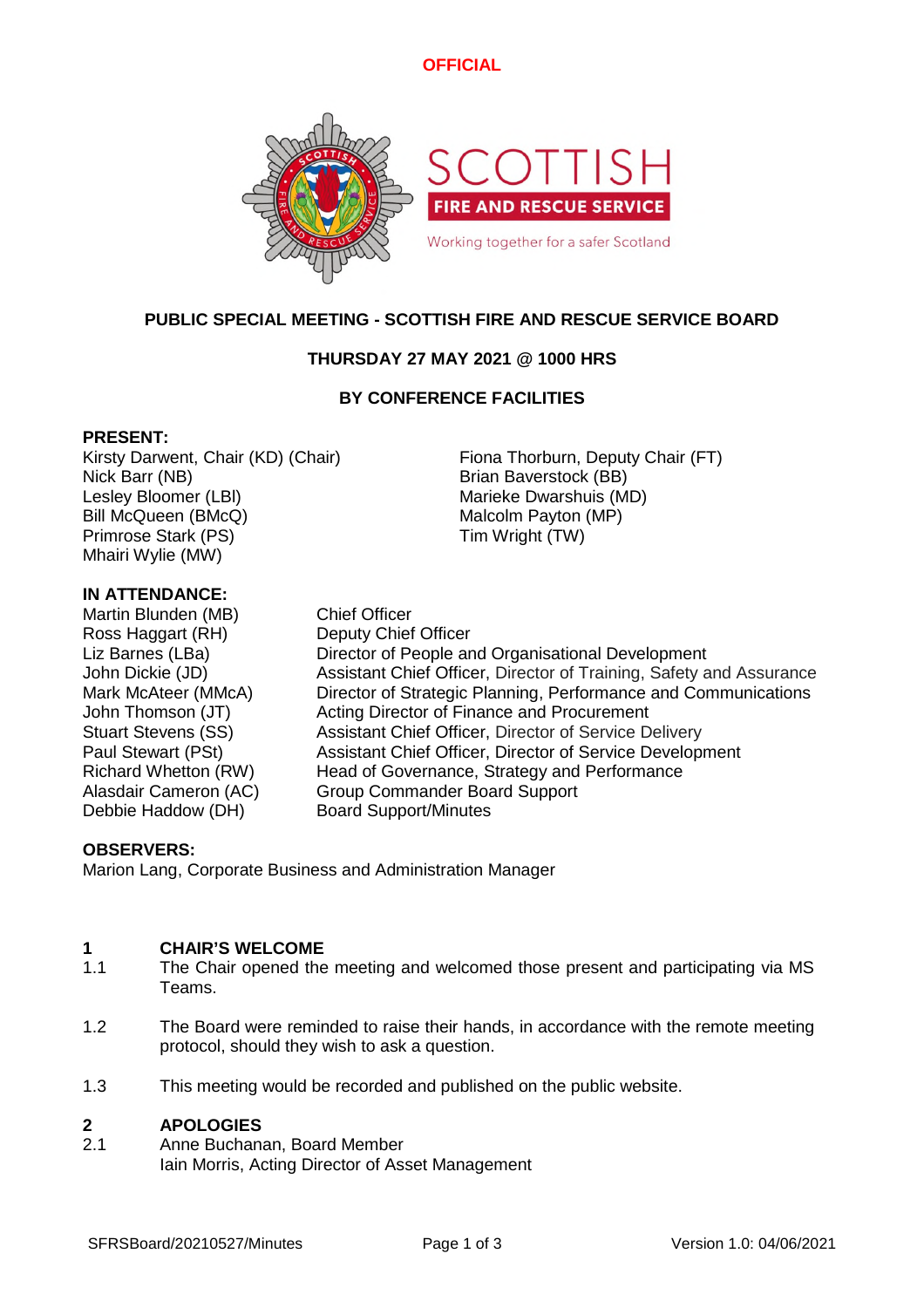## **OFFICIAL**

### **3 CONSIDERATION OF AND DECISION ON ANY ITEMS TO BE TAKEN IN PRIVATE**

- 3.1 The Board agreed the SFRS Long Term Strategic Vision Update would be taken in private due to confidential matters subject to consultation (Standing Order 9F).
- 3.2 No further private items were identified.

#### **4 DECLARATION OF INTERESTS**

4.1 None.

#### **5 PERFORMANCE MANAGEMENT FRAMEWORK REVIEW**

- 5.1 MMcA presented the Board with a report seeking approval of the revised Scottish Fire and Rescue Service (SFRS) Performance Management Framework (PMF) 2021. The following key points were highlighted:
	- Subject to annual review, a series of meetings/workshops held to inform the revision of the Framework.
	- Narrative streamlined to improve readability.
	- Clarity on approach to target setting within the narrative and what is meant by "monitoring" a performance indicator.
	- Attempts to balance the indicators across the 4 outcomes within the Strategic Plan to provide clarity to the contributions made towards these outcomes.
	- Specific changes noted were:
		- Amended targets relating to Accidental Dwelling Fires Fatalities
		- Fire Safety Audits (completed) had been realigned to Enforcement Delivery Plan
		- Accident Dwelling Fires Severity Categories realigned to Outcome 1
		- Removal of several People and Organisation Directorate (POD) Indicators which would continue to be monitored reported by exception to the People Committee.
		- Addition of new indicators for Training, Safety and Assurance to improve capturing of information relating to national training centre and programmes of training, COVID transmission and completion of Health and Safety Improvement Plans.
		- Streamlined the Evidence Map within the framework.
	- PMF would be subject to continuing review and future substantial review to align with the updated Fire and Rescue Framework and the next Strategic Plan.
- 5.2 The Board asked for clarification on the KPIs relating to Change. MMcA informed the Board that discussions were ongoing to identify the most appropriate indicators and these would be included in the next iteration.
- 5.3 The Board commented on the importance of conveying "wicked problems" within the framework. MMcA noted that the Service were already aware of these problems and work was ongoing on impact analysis, eg building understanding and evidence.
- 5.4 It was suggested that consideration be given to include a map of Local Senior Officer areas for informative purposes.
- 5.5 In relation to performance indicators relating to finance, MMcA noted that work was ongoing to further develop corporate performance indicators which would include finance. These would be included within the next iteration.
- 5.6 In relation to learning and development performance indicators, the Board noted some examples of indicators used by other organisations. LBa reminded the Board that some processes, eg appraisals, were still prominently paper based and, therefore, prohibitive due to the resources required. As part of the appraisal review, LBa noted that performance and quality assurance processes were being considered. This would help enable the benefits realised ahead of the People, Training, Finance and Assets system, where an automated process would be developed.